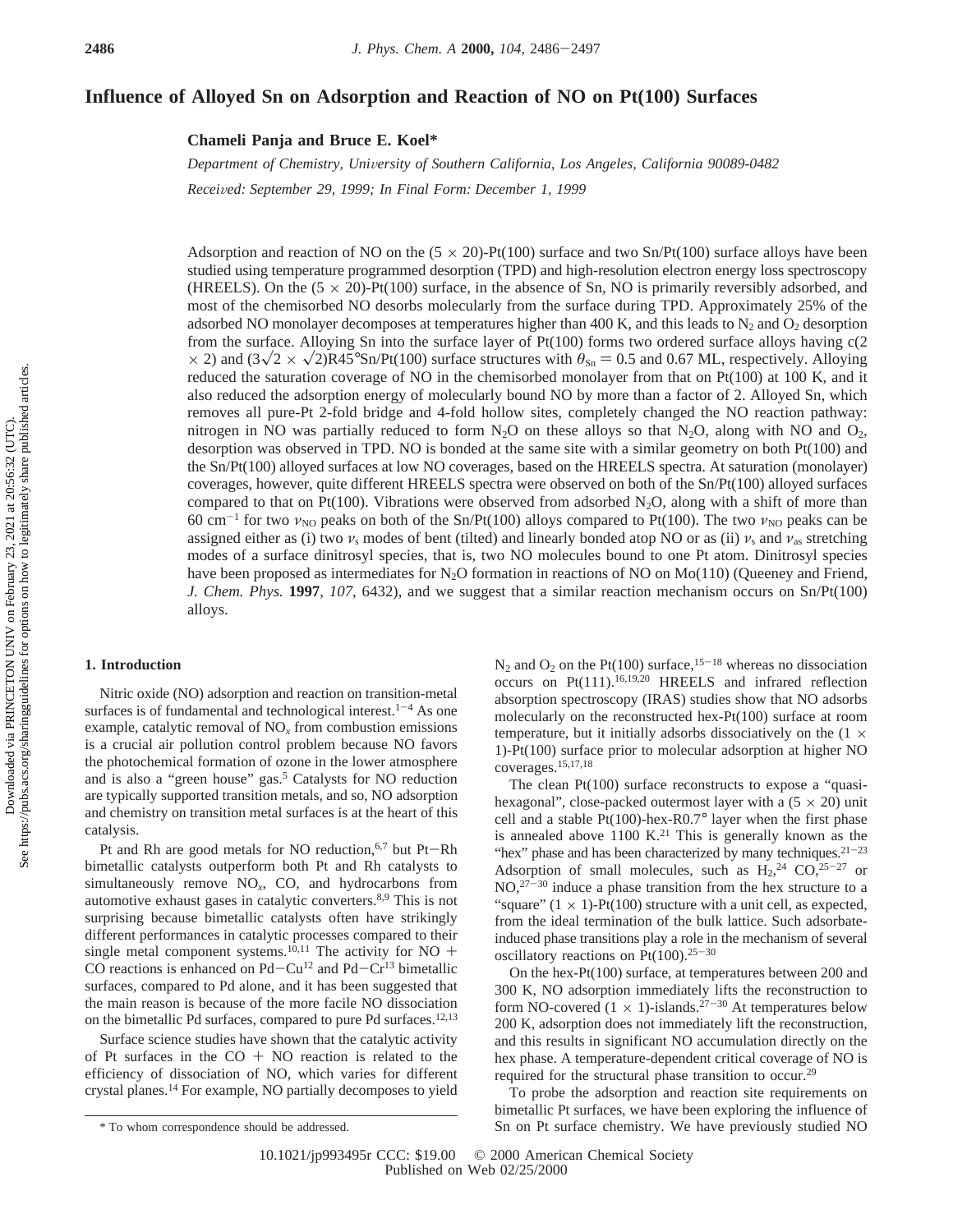adsorption on two ordered  $Sn/Pt(111)$  surface alloys.<sup>20</sup> Alloying the  $Pt(111)$  surface layer with Sn reduced the binding energy of the most strongly bound NO chemisorbed on Pt(111) from 92 kJ/mol to 58 and 50 kJ/mol on the  $(2 \times 2)$ Sn/Pt(111) and the  $(\sqrt{3} \times \sqrt{3})R30^\circ$  Sn/Pt(111) alloys, respectively. No dissociation of NO occurred on Pt(111) or either of these alloyed surfaces during TPD. Alloying with Sn reduced the saturation monolayer coverage of NO from 0.5 ML on Pt(111) to 0.4 ML on the (2  $\times$  2) alloy and to 0.3 ML on the ( $\sqrt{3} \times \sqrt{3}$ )R30° Sn/Pt(111) alloy, at 100 K.<sup>20</sup>

Two additional, ordered Sn/Pt(100) alloys can be prepared by deposition and annealing of thin Sn films on Pt(100) singlecrystal substrates in ultrahigh vacuum (UHV).<sup>31,32</sup> These alloys have surface nets giving  $c(2 \times 2)$  and  $p(3\sqrt{2} \times \sqrt{2})R45^{\circ}$  low energy electron diffraction (LEED) patterns and have  $\theta_{\text{Sn}} =$ 0.5 and ∼0.67 ML, respectively. The structure and composition of the Sn/Pt(100) alloys formed on Pt(100) are quite different than the two Sn/Pt(111) alloys that were previously investigated.<sup>20</sup> The c(2  $\times$  2) alloy removes all pure-Pt 2-fold bridge and 4-fold hollow sites. Hence, chemisorption studies of NO on these two Sn/Pt(100) alloy surfaces provide essential information on the roles that surface structure and composition play in tailoring the surface chemistry of Pt-Sn and other bimetallic Pt alloys.

### **2. Experimental Methods**

These experiments were performed in a stainless steel UHV chamber that has been described previously<sup>33</sup> with an operating base pressure of  $2 \times 10^{-10}$  Torr. Briefly, it was equipped with LEED optics, a cylindrical mirror analyzer (CMA), for Auger electron spectroscopy (AES), an ion sputtering gun, a UTI 100C quadrupole mass spectrometer (QMS) for TPD, a HREELS spectrometer containing single-127° cylindrical sectors in the monochromator and analyzer, and facilities for gas dosing and metal evaporation.

The Pt(100) crystal was cleaned by repeated cycles of  $Ar^+$ ion-sputtering and oxygen treatments ( $P_{\text{O}_2} = 5 \times 10^{-7}$  Torr at 1200 K for 2 min), and then it was heated in a vacuum to 1240 K for 30 s. The cleanliness of the crystal was checked by AES and LEED. The clean surface showed a reconstructed  $(5 \times 20)$ -Pt(100) pattern.<sup>21-23</sup> The crystal was resistively heated to 1250 K and cooled to 95 K by liquid nitrogen, with the temperature measured by a chromel-alumel thermocouple spot-welded to the side of the crystal.

NO exposures were carried out by using a leak valve connected to a multichannnel-array gas doser. NO (Matheson, 99.5% purity) was used without further purification. The exposures of NO are given herein in units of langmuirs, corrected for ionization gauge sensitivity ( $S_{NO}/S_{N_2} = 1.3$ ) and a gas-doser flux enhancement factor (45 over that for the background gas flux).

All of the TPD experiments were done with a heating rate of 4 K/s. HREELS spectra were taken in specular reflection with  $heta_{\rm in} = \theta_{\rm out} = 65^{\circ}$  from the surface normal. The electron-incident energy in HREELS was 4.5 eV, with a typical resolution of 70-80 cm<sup>-1</sup> from clean Pt(100).

The c(2  $\times$  2) and (3 $\sqrt{2} \times \sqrt{2}$ )R45° Sn/Pt(100) surface alloys were prepared by evaporating Sn on the clean, reconstructed (5  $\times$  20)-Pt(100) surface at 300 K and then annealing to 750 and 900 K, respectively.<sup>31,32</sup> The c( $2 \times 2$ ) LEED pattern observed following  $\hat{S}$ n deposition on Pt(100) can be due to two different surface structures.<sup>31,32</sup> A c( $2 \times 2$ )-Sn overlayer (comprising Sn adatoms) is formed over the temperature range of  $500-750$  K.<sup>31</sup> A  $c(2 \times 2)$  alloy is formed by the substitutional incorporation



Figure 1. TPD curves used to identify products from the reaction of an NO monolayer on the hex-Pt(100) surface at 100 K.

of Sn into Pt sites in the outermost layer over a narrow range between 750 and 800 K, depending on the initial Sn concentration. A more thermally stable alloy with a  $(3\sqrt{2} \times \sqrt{2})R45^{\circ}$ LEED pattern is formed at higher annealing temperatures of over 800 K, and this structure is stable up to 1050 K. The structure and composition of the  $c(2 \times 2)$  alloy has been determined by low energy alkali ion scattering spectroscopy (ALISS).<sup>32</sup> This surface has  $\theta_{\text{Sn}} = 0.5$  ML and is quite "flat", with an outward buckling distance of  $0.19 \pm 0.02$  Å for Sn atoms above the surface Pt plane.32 ALISS revealed that an alloy, with a similar local geometric structure to the  $c(2 \times 2)$ alloy and composed of small  $c(2 \times 2)$  alloy domains with the same Sn-buckling distance within the domains, was also formed for the  $(3\sqrt{2} \times \sqrt{2})R45^{\circ}$  LEED pattern.<sup>32</sup> The surface Sn coverage in the  $(3\sqrt{2} \times \sqrt{2})R45^{\circ}$  Sn/Pt(100) alloy was estimated to be 0.67 ML. Paffett et al.<sup>31</sup> suggested that this surface was faceted with Sn-rich domain boundaries. Recently, in what may be a closely related structure, STM images of the (100) surface of a bulk Pt3Sn alloy crystal show pyramidal features consisting of (102) facets and terraces between and on top of the pyramidal facets after sputtering and annealing the surface to 600 K.<sup>34</sup> For brevity, the c(2  $\times$  2)Sn/Pt(100) and  $(3\sqrt{2} \times \sqrt{2})R45^{\circ}Sn/Pt(100)$  surface alloys will be referred to simply as the c( $2 \times 2$ ) and  $3\sqrt{2}$  alloys, respectively, throughout this paper.

## **3. Results**

**3.1. TPD.** The principle desorption signals from the reaction of a NO monolayer during TPD on the hex-Pt(100) surface are shown in Figure 1. These curves were obtained simultaneously following adsorption of a saturation dose of NO on a clean, hex-Pt(100) surface at 100 K. Signals for C (12 amu) and N (14 amu) spectra can be used to distinguish the  $N_2$  (28 amu) and  $N<sub>2</sub>O$  (44 amu) desorption products of NO dissociation from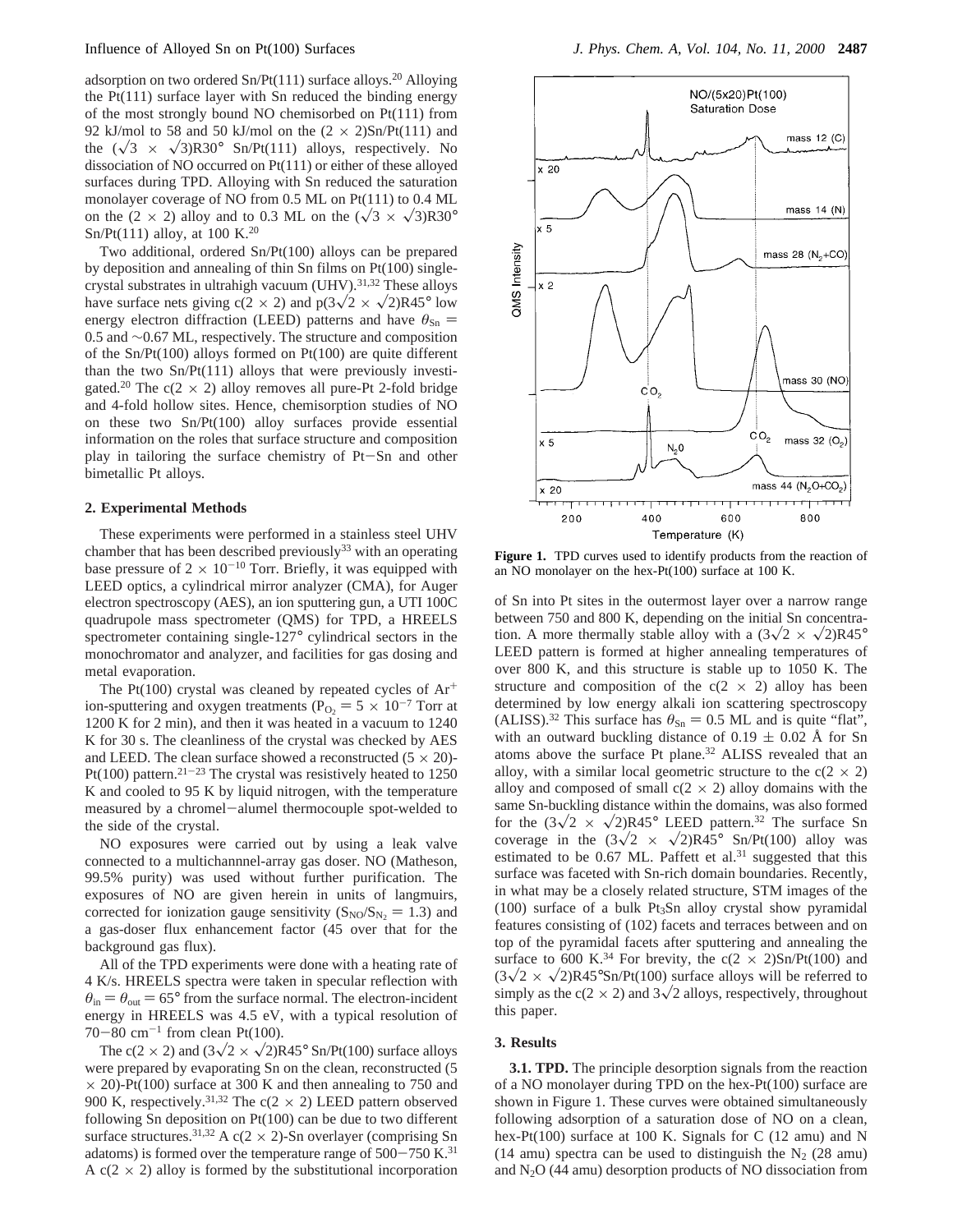

**Figure 2.** NO,  $N_2$ , and  $O_2$  TPD traces following NO exposures on the hex-Pt(100) surface.



**Figure 3.** Uptake curves constructed from TPD results detailing NO adsorption kinetics on hex-Pt(100) at 100 K. The value for  $\theta_{\text{NO}}^{\text{sat}}$  on Pt(100) was set to 0.73 ML.29

CO (28 amu) and  $CO<sub>2</sub>$  (44 amu) contamination. Most of the adsorbed NO desorbed molecularly from the surface, but ∼25% (as determined below) of the NO at monolayer coverage decomposes during TPD to give mainly  $N_2$  and  $O_2$  desorption products, with a small amount of N2O desorption also detected.

NO, N2, and O2 TPD curves following increasing NO exposures on the hex-Pt(100) surface at 100 K are shown in Figure 2. Overall, these data are consistent with that reported previously.15-<sup>17</sup> At low coverages, NO desorbs in a single



**Figure 4.** TPD traces from an NO monolayer on the  $c(2 \times 2)Sn/Pt$ -(100) alloy at 100 K.

peak at 430 K. This shifts to higher temperature with increasing initial NO coverage, and a high-temperature shoulder occurs at 500 K. The peak at 500 K does not grow until the main peak at 470 K saturates. The same phenomena, that is, the shifting of the desorption peak to a higher temperature and nonsequential filling of desorption states with increasing coverage, also occurred for adsorbed CO on hex-Pt(100). This behavior was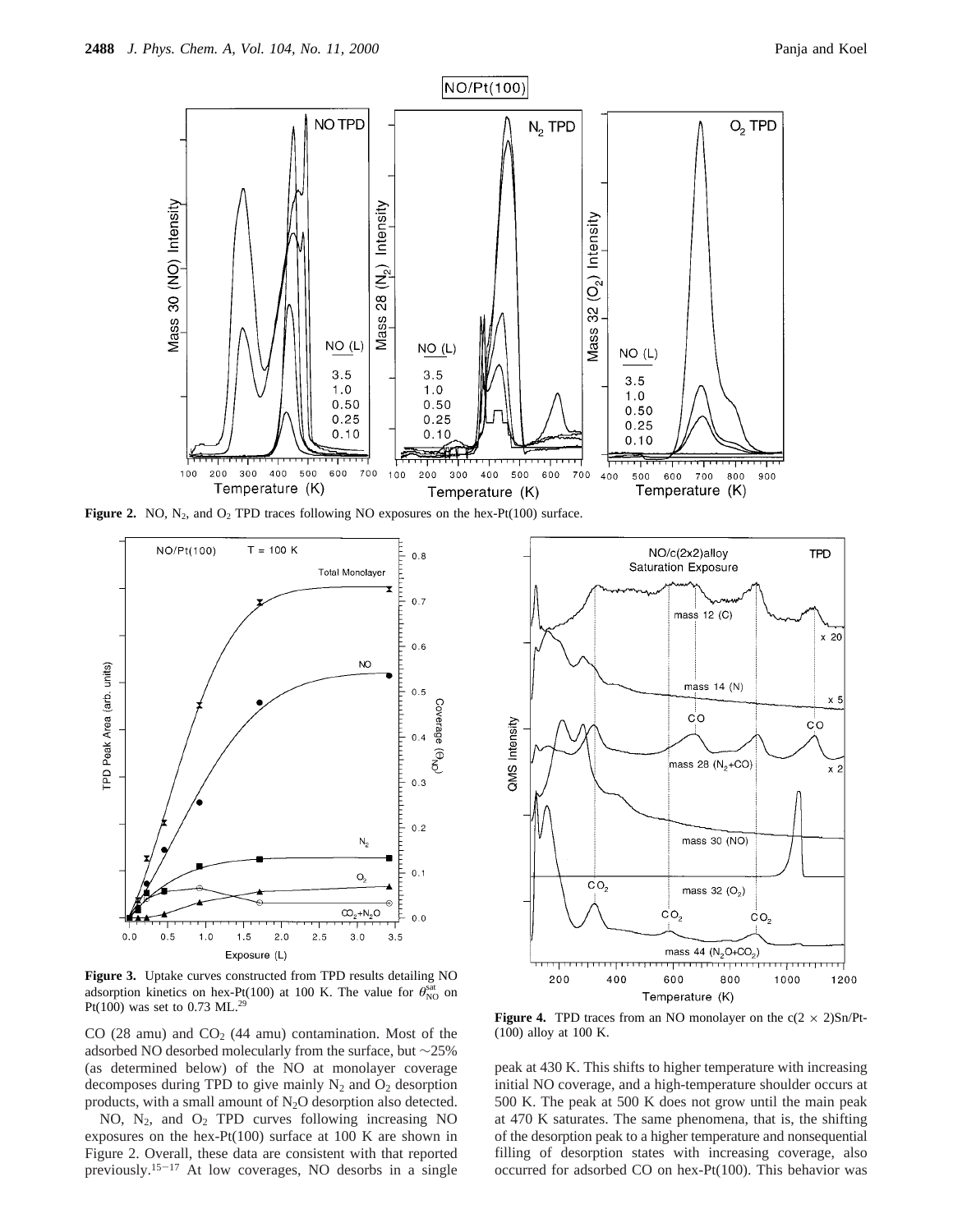

**Figure 5.** NO, N<sub>2</sub>O, and O<sub>2</sub> TPD traces obtained after NO exposures on the  $c(2 \times 2)$  Sn/Pt(100) alloy at 100 K.



**Figure 6.** TPD curves from an NO monolayer on the  $(3\sqrt{2} \times \sqrt{2})$ - $R45^{\circ}Sn/Pt(100)$  alloy at 100 K.

attributed to reconstruction of the hex phase to the  $(1 \times 1)$ -Pt-(100) surface.25,26 At higher initial NO coverages, a lowtemperature NO desorption peak appeared at 288 K, which shifted to a lower temperature with increasing NO exposure.  $N_2$  desorbed in a single peak at 465 K, with a low-temperature shoulder around 390 K. The peak at 465 K also shifted to higher temperature with increasing NO exposures. Molecular oxygen did not initially desorb from the surface, but eventually a peak was observed at 650 K along with a shoulder at 800 K.

Figure 3 provides the NO adsorption kinetics and shows the changes in the nature of reversible adsorption and reaction that occur with increasing NO coverage. The amounts of NO that desorbed or decomposed into other products were constructed from TPD peak areas after NO exposures on the hex-Pt(100) surface at 100 K. Following small NO exposures, most of the oxygen formed by NO dissociation reacted with small amounts of coadsorbed CO to form  $CO<sub>2</sub>$ , and little oxygen desorbed from the surface. Some reversible adsorption and, thus, desorption of NO, occurred even at low coverages. At monolayer coverage of NO, about 75% of the adsorbed NO desorbed from the surface without dissociation. The NO coverage scale was referenced to the saturation coverage of NO, reported to be  $\theta_{\rm NO}^{\rm sat} = 0.73$  ML on hex-Pt(100) at 100 K. This assumes 50%<br>reversible adsorption for  $\theta_{\rm NO} = 0.5$  ML, which is associated reversible adsorption for  $\theta_{NO} = 0.5$  ML, which is associated with the saturation of the NO desorption peak at 470 K.<sup>16,29</sup> This calibration can be checked independently by referencing the  $O<sub>2</sub>$  TPD peak area from NO dissociation to that for an oxygen coverage, of  $\theta_{\text{O}} = 2.2 \text{ ML}^{35}$  that was created by a saturation exposure of ozone  $(O_3)$  on the Pt(100) surface at 300 K. The results of this comparison were consistent.

TPD curves, after a saturation exposure of NO on the c(2  $\times$ 2) alloy at 100 K, are shown in Figure 4. The main desorbed products were  $N_2O$  (44 amu), NO (30 amu), and  $O_2$  (32 amu) in contrast to that on Pt(100). Small, contaminant CO and  $CO<sub>2</sub>$ desorption peaks were identified by comparing all of the other TPD signals. Coadsorbed CO and carbon, which were present on the surface, reacted with oxygen to produce reaction-rate limited CO and  $CO<sub>2</sub>$  desorption. Almost no  $N<sub>2</sub>$  production from the reaction of NO on the alloyed surface was found.

Figure 5 shows TPD curves for NO,  $N_2O$ , and  $O_2$  desorption products for increasing exposures of NO on the  $c(2 \times 2)$  alloy at 100 K. At low coverages, NO desorbed in a large peak at 210 K and a smaller peak at 320 K. With increasing coverage,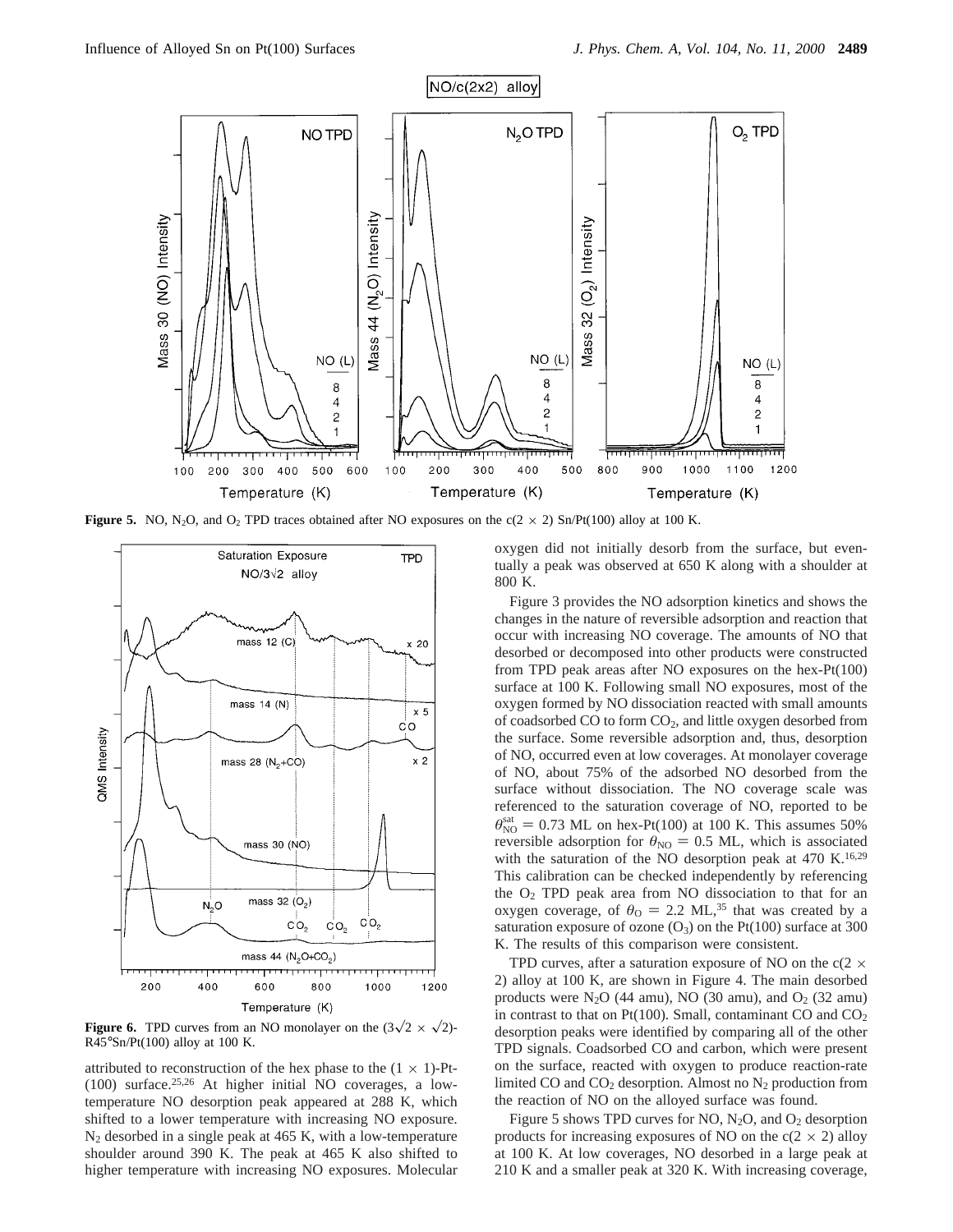

**Figure 7.** NO, N<sub>2</sub>O, and O<sub>2</sub> TPD traces obtained following NO exposures on the  $(3\sqrt{2} \times \sqrt{2})R45^{\circ}Sn/Pt(100)$  alloy at 100 K.



**Figure 8.** Uptake curves obtained from TPD results for NO adsorption kinetics at 100 K on (a) the c(2 × 2) Sn/Pt(100) alloy and (b) the (3 $\sqrt{2}$  $\times \sqrt{2}$ )R45°Sn/Pt(100) alloy.

NO desorption shifted to a lower temperature, probably because of NO-NO repulsive interactions. At high coverages, the peak at 320 K became relatively large and a new peak appeared at 420 K. N2O desorbed in a single peak at 150 K (all other, higher temperature peaks were from  $CO<sub>2</sub>$  desorption).  $O<sub>2</sub>$  desorbed in a peak at 1030-1045 K. This high-temperature state has been assigned to the reduction of oxidized Sn in previous studies of the oxidation of these  $Pt-Sn$  alloys.<sup>35</sup>

TPD, as shown in Figure 6, was used after a saturation exposure of NO on the  $3\sqrt{2}$  alloy at 100 K, to identify all

desorbed products. As on the  $c(2 \times 2)$  alloy, NO, N<sub>2</sub>O, and O<sub>2</sub> were the main desorbed species. Although the amount of molecular NO adsorption was lower on the  $3\sqrt{2}$  alloy than on the  $c(2 \times 2)$  alloy, the fraction of adsorbed NO that desorbed as NO was higher on the  $3\sqrt{2}$  alloy (vide infra).

Figure 7 shows a series of NO,  $N_2O$ , and  $O_2$  TPD traces for increasing NO exposures on the  $3\sqrt{2}$  alloy at 100 K. For all of the products, the peak shapes were very similar to those on the  $c(2 \times 2)$  alloy, but the peak temperatures were slightly lower. This indicates a weaker interaction with the surface due to the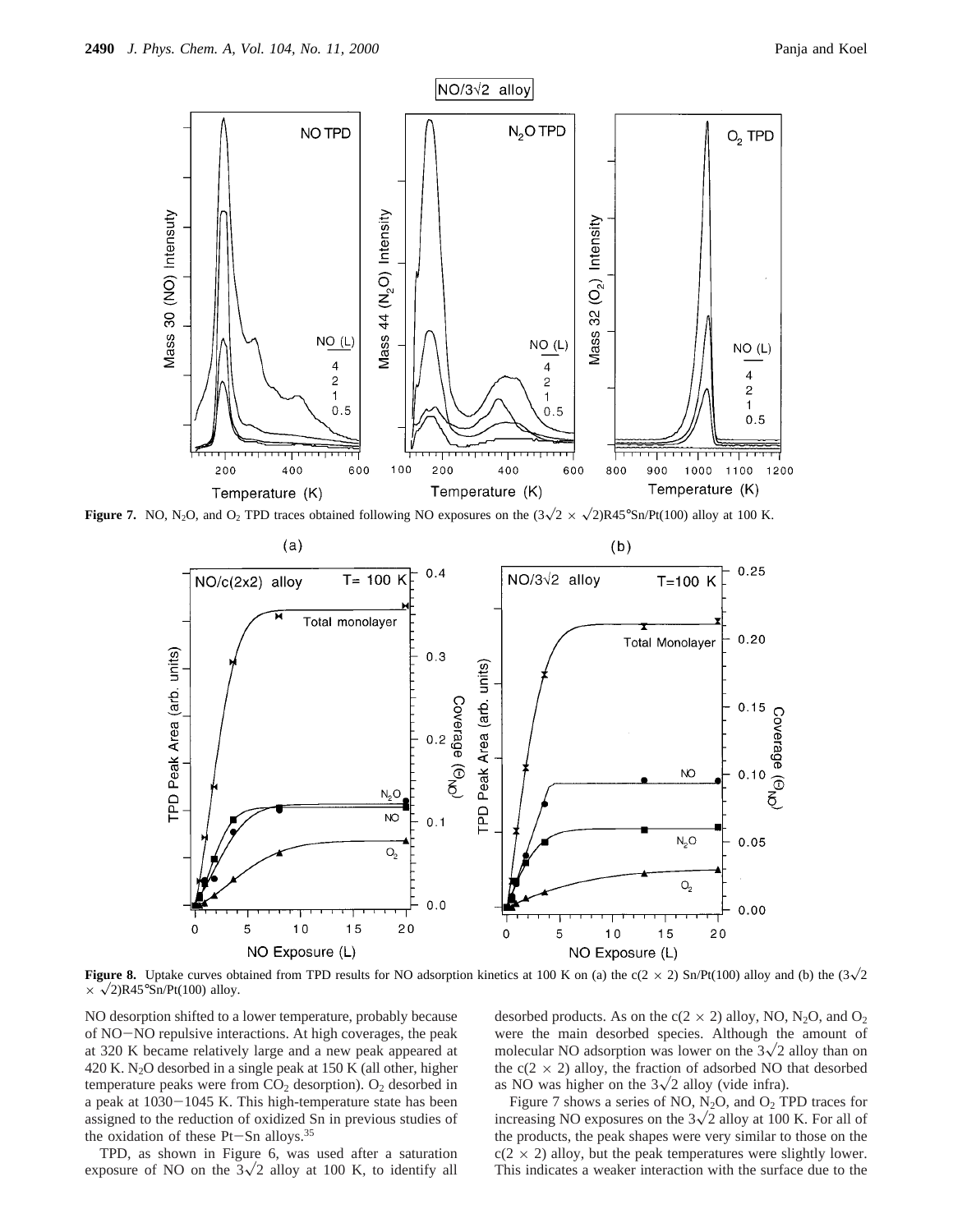

**Figure 9.** Comparison of NO TPD results from hex-Pt(100), the two alloys, and a c(2  $\times$  2) overlayer at two coverages of NO (a)  $\theta_{\text{NO}} = 0.1$  $\theta_{\text{NO}}^{\text{sat}}$  and (b)  $\theta_{\text{NO}} = \theta_{\text{NO}}^{\text{sat}}$  at 100 K on each surface.

larger amount of surface Sn on the  $3\sqrt{2}$  alloy. This suggests a similar NO chemistry on these two alloys.

Uptake curves characterizing NO adsorption kinetics and the extent of reversible adsorption are shown in Figure 8 , parts a and b. NO TPD peak areas provide the amount of reversible NO adsorption, and this was found to be 0.12 and 0.09 ML on the c(2  $\times$  2) and the 3 $\sqrt{2}$  alloys, respectively. O<sub>2</sub> TPD peak areas indicate that  $\theta_0 = 0.06$  and 0.03 ML on the c(2  $\times$  2) and  $3\sqrt{2}$  alloys, respectively, and desorb as  $O_2$  at saturation NO coverage. On the  $c(2 \times 2)$  alloy, about 70% of the adsorbed NO at saturation coverage reacted to eventually desorb  $N_2O$ and  $O_2$  and 30% desorbed molecularly. For the  $3\sqrt{2}$  alloy, about 40% of the adsorbed NO desorbed molecularly and 60% reacted to desorb N2O and O2. Alloyed Sn reduced the monolayer saturation coverage for NO from  $\theta_{\text{NO}}^{\text{sat}} = 0.73$  ML on Pt(100) to  $\theta_{\text{S}}^{\text{sat}} = 0.35$  and 0.22 ML on the  $c(2 \times 2)$  and  $3\sqrt{2}$  allows  $\theta_{\text{NO}}^{\text{sat}} = 0.35$  and 0.22 ML on the c(2 × 2) and 3 $\sqrt{2}$  alloys, respectively.

The initial slopes of the uptake curves are proportional to the initial sticking coefficient  $(S_0)$  of NO. Assuming that  $S_0$  of NO on hex-Pt(100)<sup>27</sup> at 300 K, where  $S_0 = 0.78$ , is the same as that for NO on hex-Pt(100) at 100 K, alloyed Sn decreases the  $S_0$  of NO from 0.78 on hex-Pt(100) at 100 K to 0.16 and 0.12 on the c(2  $\times$  2) and 3 $\sqrt{2}$  alloys, respectively.

Figure 9 directly compares NO-TPD curves for low  $θ_{NO}$  (10%) of  $\theta_{\text{NO}}^{\text{sat}}$ ) and saturation coverage ( $\theta_{\text{NO}}^{\text{sat}}$ ) on each surface at 100 K. This figure illustrates more clearly the other important effect of Sn, that is, reducing the NO desorption temperature due to weaker chemisorption bonding on the surface. Assuming first-



**Figure 10.** Vibrational spectra from HREELS of NO exposed on hex-Pt(100) at 100 K.

order desorption kinetics and using Redhead analysis,<sup>36</sup> we estimate the NO desorption activation energy at low  $\theta_{\text{NO}}$  to be 118 kJ/mol on Pt(100), 55 kJ/mol on the c( $2 \times 2$ ) alloy, and 48 kJ/mol on the  $3\sqrt{2}$  alloy. The 60-70 kJ/mol decrease in desorption energy corresponds to 50% weaker adsorbatesurface bonding. Reductions in the monolayer saturation coverage and desorption activation energy (30-40 kJ/mol) for NO chemisorption on the  $Sn/Pt(111)$  alloys compared to  $Pt(111)$ were also found in our previous studies.<sup>20</sup>

We also investigated NO adsorption on a  $c(2 \times 2)$ -Sn overlayer ( $\theta_{\text{Sn}} = 0.5$ ), prepared by depositing a thin layer of Sn on the hex-Pt(100) surface at 300 K and then annealing to 500 K. The results are shown in Figure 9. NO adsorption was completely eliminated on the Sn adlayer-covered surface at 100 K, even though the surface Sn coverage and Sn-Sn distance were identical to that for the  $c(2 \times 2)$ -Sn alloy. This clearly illustrates that the site-blocking ability of Sn depends on whether it is present as an adatom or alloyed atom.

**3.2. HREELS.** Vibrational spectra taken using HREELS are shown in Figure 10 for increasing exposures of NO on hex-Pt- (100) at 100 K. NO was molecularly adsorbed on the hex surface at 100 K without decomposition at all coverages. At low coverage, a single  $\nu_{\text{NO}}$  peak occurred at 1676 cm<sup>-1</sup>, which shifted to  $1645 \text{ cm}^{-1}$  with increasing exposures. At higher coverages, an additional band appeared at higher energy. The inset shows a decomposition of the broad *ν*<sub>NO</sub> peak obtained for saturation exposures of NO on Pt(100), into two peaks at 1645 and 1756  $cm^{-1}$ . These spectra are consistent with those reported previously.<sup>15,29</sup> The shift of  $\nu_{\text{NO}}$  to lower energy with increasing NO exposures is contrary to the behavior expected on the basis of dipole-dipole interactions.37 IRAS experiments, by Gardner et al.,<sup>29</sup> showed that the  $1676 \text{ cm}^{-1}$  band exhibited a positive dipole shift, but it was later replaced at higher NO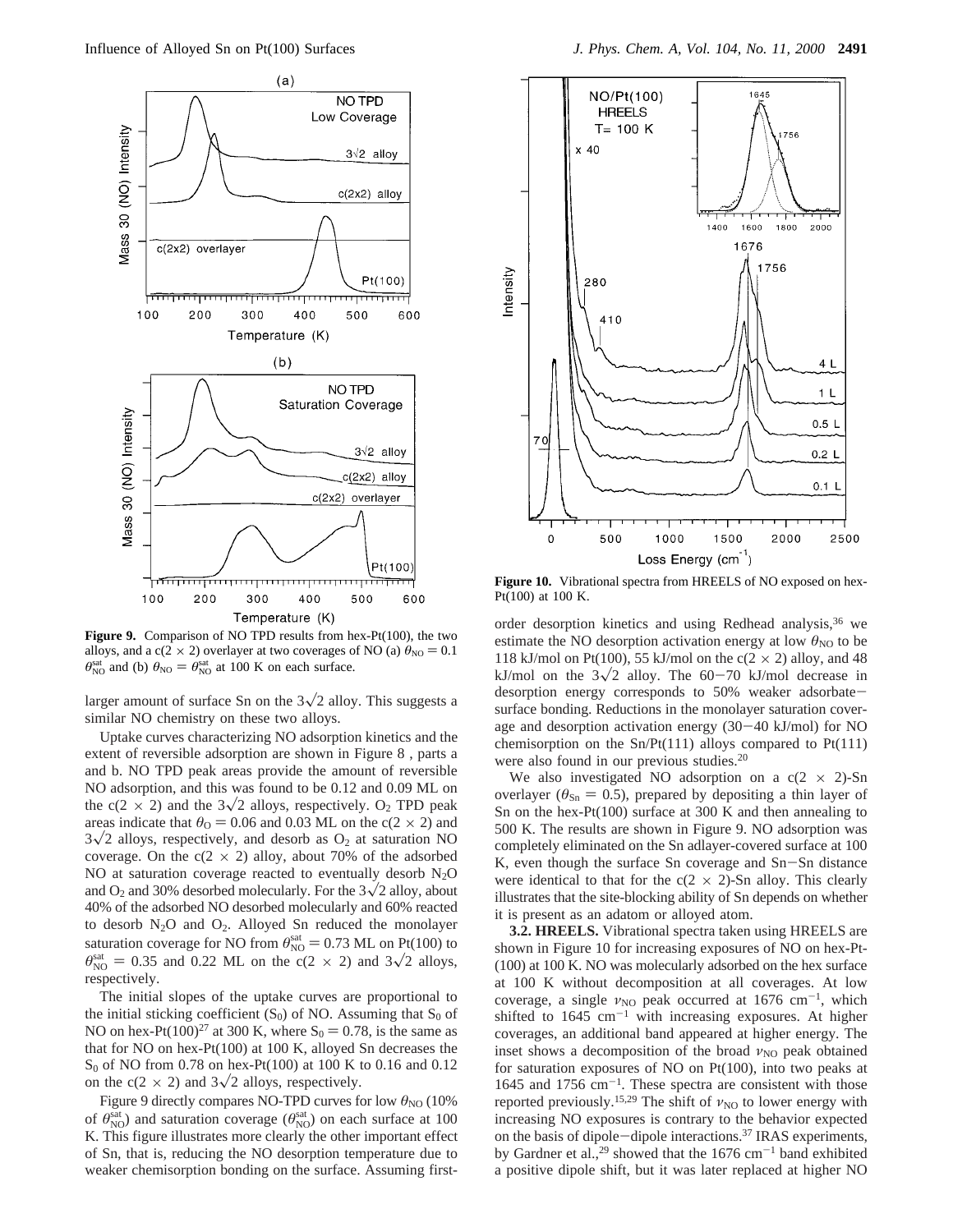**TABLE 1: Vibrational Energies (cm**-**1) of Adsorbed NO for a Saturation Dose of NO on Pt(100) and Sn/Pt(100) at 100 K**

|                                   | $NO/Pt(100)^{15}$   |                | NO/Pt(100)<br>(this work) |                | NO/Sn/Pt(100)<br>alloys<br>(this work) |                     |                  |
|-----------------------------------|---------------------|----------------|---------------------------|----------------|----------------------------------------|---------------------|------------------|
| mode<br>assignment                | <b>bent</b><br>atop | linear<br>atop | <b>bent</b><br>atop       | linear<br>atop | bridged                                | <b>bent</b><br>atop | linear<br>atop   |
| $\nu$ (Pt-NO)<br>$\delta$ (Pt-NO) | 265<br>435          |                | 280<br>410                |                |                                        | 361                 |                  |
| $\delta$ (NO)                     |                     |                |                           |                | 863                                    | $612-$<br>632       |                  |
| $\nu$ (NO)                        | 1660                | 1790           | 1645                      | 1757           | 1365                                   | $1636-$<br>1666     | $1818 -$<br>1821 |

coverages by a new band at a lower frequency. Several components appear at different stages during the hex $\rightarrow$ (1 × 1) phase change.

The assignment of NO adsorption sites using the  $\nu_{\text{NO}}$  energy is problematic. A wide variety of bonding modes for NO are possible because of the presence of the unpaired antibonding electron in the  $2\pi^*$  orbital of NO, and the  $\nu_{\text{NO}}$  energies for these various species overlap strongly. A peak at  $1645 \text{ cm}^{-1}$  has been assigned to NO adsorption at atop sites in a bent configuration because it falls between the energies for linear-atop 1650-<sup>2000</sup>  $cm^{-1}$  and bridge-bonded 1480-1545  $cm^{-1}$  sites.<sup>38</sup> The band at 1756  $cm^{-1}$  was assigned to NO bound at linear-atop sites,<sup>29</sup> but it is not associated with  $(1 \times 1)$ -terraces because this band was not observed on the unreconstructed  $(1 \times 1)$ -Pt $(100)$ surfaces.<sup>29</sup> Apparently, it is also not associated with the hexphase because the intensity of this band increases with increasing exposures while the area of the hex phase decreases.<sup>29</sup> It has been suggested that this band is due to NO adsorption at kink sites or other defect sites formed at domain boundaries during reconstruction.<sup>29</sup> The two low energy peaks at 280 and 410 cm<sup>-1</sup> have been assigned as Pt-NO stretching and Pt-NO bending have been assigned as Pt-NO stretching and Pt-NO bending modes, respectively, on the hex-Pt(100) surface.<sup>15,20</sup> All of these mode assignments are shown in Table 1.

Figure 11 shows the effect of annealing on HREELS spectra following a saturation exposure of NO on hex-Pt(100) at 100 K. Heating the sample to 200 K caused a decrease in the intensity of the  $v_{\text{NO}}$  peak at 1777 cm<sup>-1</sup>, and this peak was eliminated by heating the sample to 450 K. The 1656  $cm^{-1}$ peak also shifted to 1586 cm<sup>-1</sup> upon heating the sample to 450 K. All of the *ν*<sub>NO</sub> loss peaks disappeared after the surfaces were heated to 500 K. The value for  $v_{NO}$  of 1586 cm<sup>-1</sup> is lower than the value observed following a small NO exposure to give a similar NO coverage on a hex-Pt(100) surface at 100 K. This indicates that the hex-Pt(100) surface has been reconstructed to a  $(1 \times 1)$  structure upon being heated to 450 K in the presence of adsorbed NO. A new peak at  $540 \text{ cm}^{-1}$  appeared after the surface was heated to 400 K. This peak broadened and was shifted to 590  $cm^{-1}$  and reduced in intensity after the surface was heated to 800 K. We assign this peak to  $ν_{Pt-O}$  of oxygen adatoms formed by decomposition of NO, which occurs for *T*  $\geq$  400 K. The broad nature of the peak suggests the presence of two kinds of oxygen atoms on the surface. These data are consistent with the TPD results showing that NO and  $N_2$  have desorbed from the surface by 600 K and oxygen adatoms are almost fully removed from the surface as  $O_2$  by heating it to 800 K.

The HREELS spectra, obtained after increasing NO exposures on the  $c(2 \times 2)$  alloy at 100 K, are shown in Figure 12. An exposure of 1 langmuir NO produced a peak at  $1636 \text{ cm}^{-1}$  and two peaks in the lower energy range, at 371 and  $632 \text{ cm}^{-1}$ . We assign the peak at  $632 \text{ cm}^{-1}$  to a NO bending mode that is dipole



Figure 11. HREELS spectra of NO after sequentially heating to higher temperature following a saturation dose of NO on hex-Pt(100) at 100 K.

active when NO is adsorbed in a bent (nonlinear or tilted) configuration and the peak at 1636 cm<sup>-1</sup> to *ν*<sub>NO</sub> for NO adsorbed at atop sites in a bent geometry. The  $371 \text{ cm}^{-1}$  peak can be assigned to a Pt-NO stretching mode  $v_{\text{Pt-NO}}$ . A 3 langmuir NO exposure increased the NO coverage and this broadened the  $\nu_{\text{NO}}$  peak and caused a shift of the  $\nu_{\text{NO}}$  peak to 1806 cm<sup>-1</sup> and the NO bending mode to  $672 \text{ cm}^{-1}$ . A new peak appeared at  $1023 \text{ cm}^{-1}$ , but we have no assignment for this peak. A similar peak was found for NO adsorbed on  $Cu(111)^{39}$  and assigned to a combination mode of (in this case) the 371 and  $672 \text{ cm}^{-1}$  vibrations. However, a highly inclined NO species, such as that found on  $Rh(100)$ ,<sup>40</sup> could also give a vibrational loss peak at this energy. At saturation NO coverage (6 langmuirs), the Pt-NO stretching band at  $361 \text{ cm}^{-1}$  became very intense, and the higher energy *ν*<sub>NO</sub> peak grew and became the dominant contribution in the broad peak at  $1806 \text{ cm}^{-1}$  The inset shows a decomposition of this  $1806 \text{ cm}^{-1}$  peak into two peaks at 1818 and 1694  $cm^{-1}$ . The electron energy loss data alone do not distinguish among the potential origins of the two  $v_{\text{NO}}$  peaks: (i) two different monomeric species, (ii)  $v_{\text{s}}$ NO and *ν*asNO of a dimer or a dinitrosyl, or (iii) a combination of all of these. Some insight comes from observation of peaks at 1365 and 863 cm<sup>-1</sup>. The peak at 1365 cm<sup>-1</sup> falls in the range 1350-1545 cm-<sup>1</sup> that is typical for NO adsorbed in 2-fold bridge sites. Though pure-Pt 2-fold short bridge sites do not exist on this  $c(2 \times 2)$  alloyed surface, mixed Pt-Sn 2-fold short bridge sites do exist. This peak might also arise from NO in a bent configuration on the pure-Pt 2-fold long bridge sites. The peak at  $863 \text{ cm}^{-1}$  was assigned to a bending vibration of bent, bridgebonded NO. NO bonded to 2-fold bridge sites in a bent configuration has been reported on  $Cu(111).^{39}$  We attribute the small peak at  $2228 \text{ cm}^{-1}$  to the N-N stretching vibration of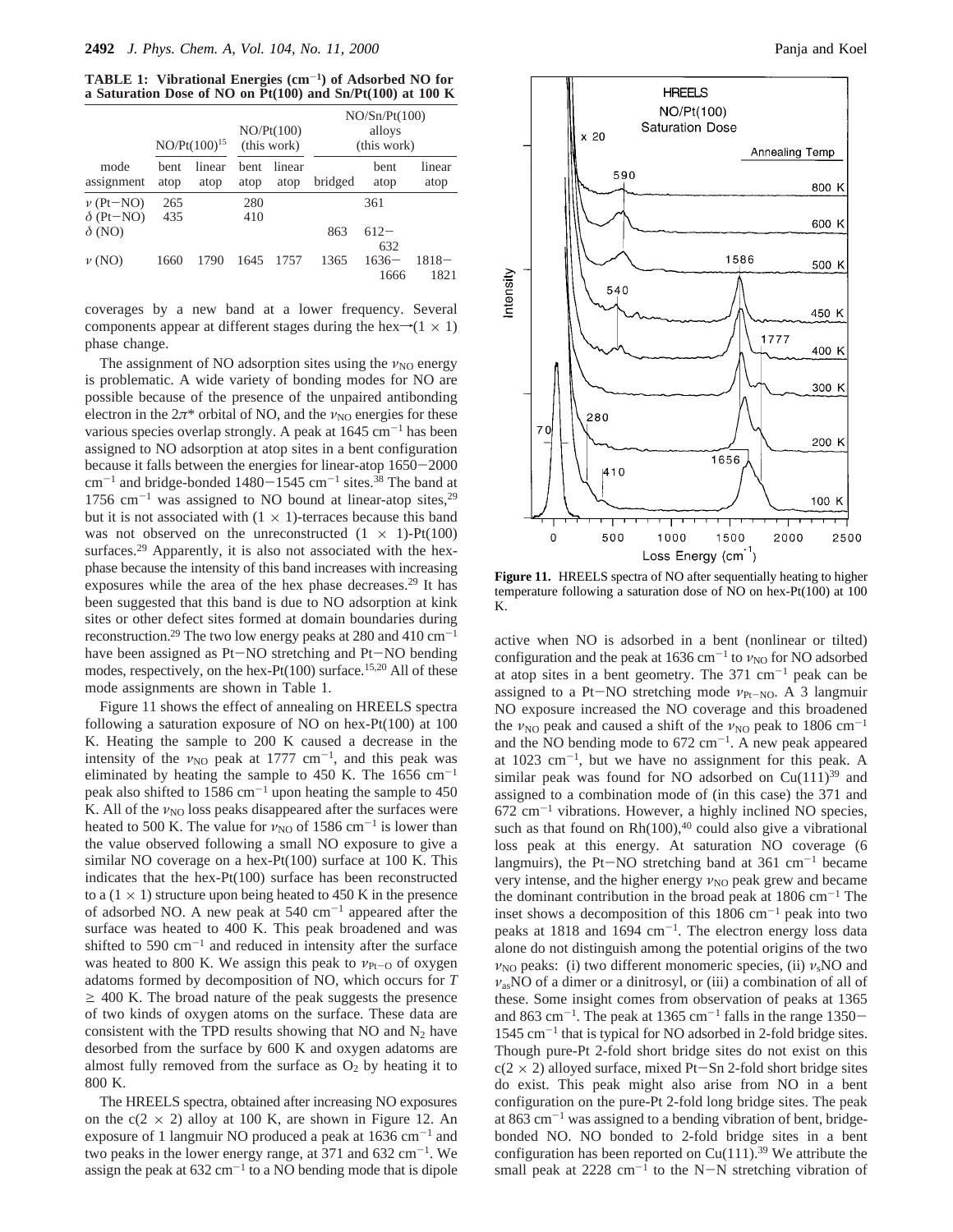

**Figure 12.** HREELS spectra following NO exposures on the  $c(2 \times$  $2)Sn/Pt(100)$  alloy at 100 K.

**TABLE 2: Vibrational Energies**  $(cm<sup>-1</sup>)$  **of N<sub>2</sub>O for a Saturation Dose of NO on Sn/Pt(100) Alloy Surfaces at 100 K**

| mode<br>assignment          | $N_2O_{(a)}/Pt(111)^{42}$ | $Sn/Pt(100)$ alloy<br>(this work) |
|-----------------------------|---------------------------|-----------------------------------|
| $\nu$ (Pt-N <sub>2</sub> O) | 325                       | $351 - 361$                       |
| $\delta$ (NN-O)             | 575                       | 580                               |
| $\nu$ (NN-O)                | 1300                      | 1234                              |
| $\nu$ (N-NO)                | 2310                      | $2198 - 2228$                     |
|                             |                           |                                   |

adsorbed N<sub>2</sub>O. The N-N-O stretching vibration of N<sub>2</sub>O would be expected to cause a peak at  $1250 \text{ cm}^{-1}$ , but this was not observed here. All of the mode assignments for  $N_2O$  are shown in Table 2.

Figure 13 shows HREELS spectra after a monolayer of NO on the  $c(2 \times 2)$  alloy was sequentially heated to 1000 K. The spectrum taken after the sample was heated to 200 K indicates that molecular NO was still present, adsorbed on the surface. The elastic peak intensity decreased sharply at 200 K, indicating a disordered adlayer and possibly NO dissociation or reaction. Heating the surface to 300 K eliminated the Pt-NO stretching vibration and caused broad loss features, near 460 and 570  $\text{cm}^{-1}$ , to appear. This aids the interpretation of the TPD spectra by showing that all of the molecularly adsorbed NO and  $N_2O$ species are desorbed or decomposed at this temperature. Further heating the surface to 500 K nearly eliminates the peak at 460  $cm^{-1}$ . The loss peak at 570  $cm^{-1}$  is from Pt-O stretching vibrations because only oxygen adatoms remain at the surface. The elastic peak count rate from this surface was quite high, consistent with a large chemical ordering change. Heating the surface to 1000 K desorbed all of the oxygen as  $O_2$ , but it also destroyed the  $c(2 \times 2)$  alloy structure.

A set of HREELS spectra after NO exposures on the  $3\sqrt{2}$ alloy at 100 K is shown in Figure 14. At low NO exposures, a



**Figure 13.** HREELS spectra obtained after stepwise annealing a saturation dose of NO on the  $c(2 \times 2)$  alloy at 100 K.

 $v_{\text{NO}}$  peak was observed at 1666 cm<sup>-1</sup>. This is higher than that on the  $c(2 \times 2)$  alloy and close to that on Pt(100). Similar behavior is found for adsorbed CO on these two alloyed surfaces.<sup>41</sup> With increasing NO exposures, the 602 cm<sup>-1</sup> peak grew larger, and the peak near  $1736 \text{ cm}^{-1}$  broadened. At saturation coverage, the spectra was dominated by peaks at 351 and  $1816 \text{ cm}^{-1}$ , with smaller loss peaks at 580, 863, 1234, and 2198 cm<sup>-1</sup>. Similar to the c(2  $\times$  2) alloy, the inset shows the decomposition of the broad peak at  $1816 \text{ cm}^{-1}$  to two peaks at 1821 and 1698 cm-1.

On the  $3\sqrt{2}$  alloy, formation of N<sub>2</sub>O from the reaction of adsorbed NO occurs at 100 K. The peaks at 580, 1234, and  $2238$   $\text{cm}^{-1}$  are assigned to the three normal modes of linear N<sub>2</sub>O molecules: N-N-O bending ( $\delta$ <sub>NNO</sub>), N-N-O stretching  $(\nu_{NNO})$ , and N-N stretching  $(\nu_{NN})$  modes, respectively.<sup>42</sup> These mode assignments are shown in Table 2. This is consistent with the TPD showing the evolution of  $N_2O$  and furthermore shows that this reaction occurs at temperature as low as 100 K.

### **4. Discussion**

Alloying the Pt(100) surface with Sn to form the  $c(2 \times 2)$ and the  $3\sqrt{2}$  Pt-Sn alloys strongly effects the adsorption and reaction of NO on these surfaces. On hex-Pt(100) at 100 and 300 K, NO is molecularly adsorbed and NO decomposition only occurs at temperatures higher than 400 K.<sup>15-18</sup> On the  $(1 \times$ 1)-Pt(100) surface at 300 K, NO is partly dissociatively adsorbed on the surface and heating in TPD leads to desorption of  $N_2$ ,  $O_2$ , and NO as the main reaction products.<sup>15-18</sup> Hence, surface structure plays an important role in NO reactions on Pt surfaces. Alloying the Pt(100) surface with Sn to form the  $c(2 \times 2)$  and  $3\sqrt{2}$  alloys produces a square-lattice structure similar to that of  $(1 \times 1)$ -Pt $(100)$ , and these surfaces are also more reactive than hex-Pt(100). However, alloying changed the selectivity for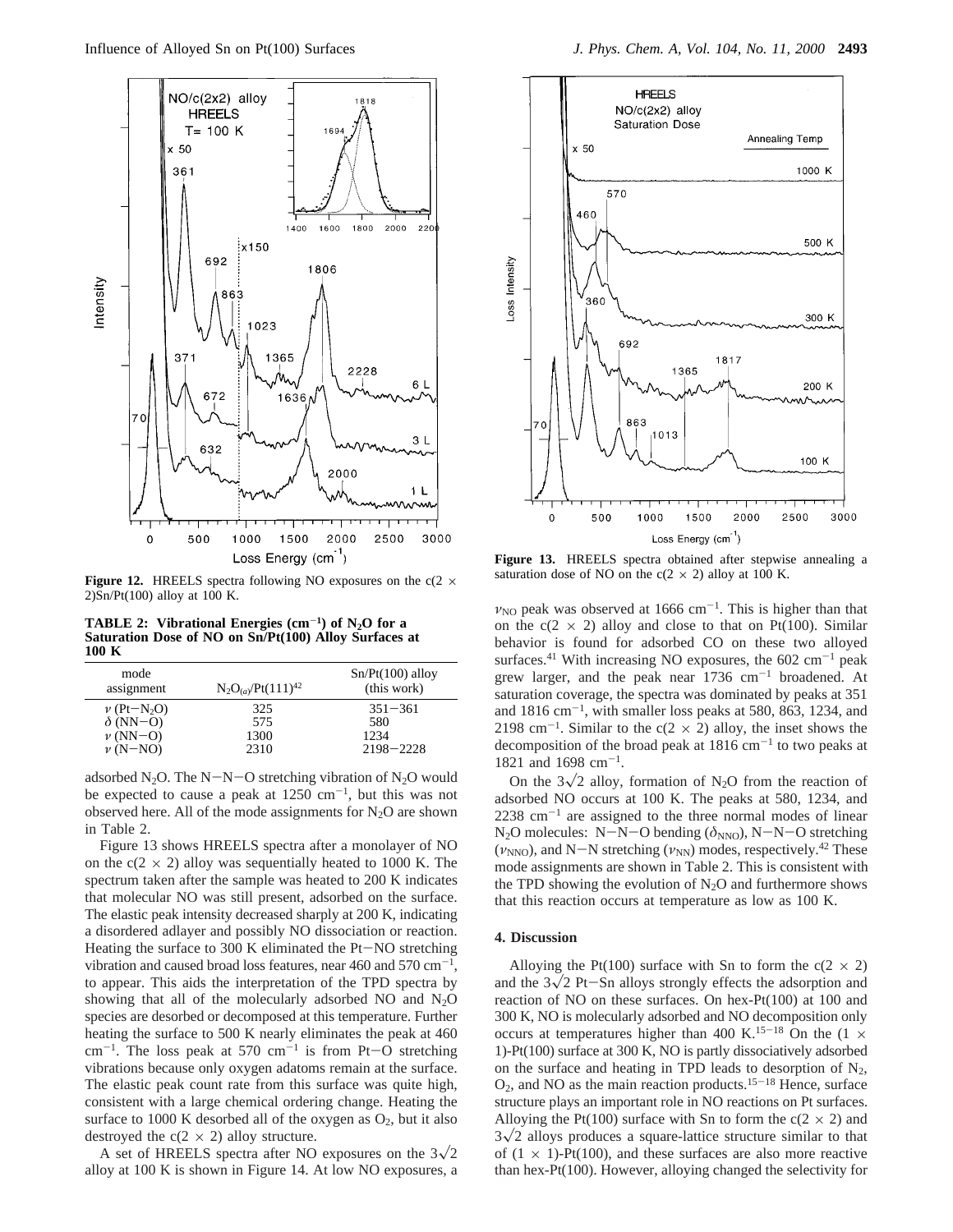the products formed by thermal reactions of NO on the surface:  $N_2O$ , rather than  $N_2$ , along with NO and  $O_2$  are the major desorbed species. The reactivity was also enhanced on the c(2  $\times$  2) and 3 $\sqrt{2}$  alloys: NO adsorption was only 30-40% reversible on the alloys, compared to 75% on the hex-Pt- (100) surface. In a related system, on Pt-Rh alloys used as model catalysts for NO reduction, both  $N_2$  and  $N_2O$  were formed as reaction products.43 In those studies, the selectivity toward  $N_2$  and  $N_2O$  depended on the relative concentration of  $NO<sub>ads</sub>$ and Nads on the surface and the reaction temperature.

The presence of surface-bound  $N_2O$  formed from reaction of NO can account for the peaks at  $2228$  and  $2238$  cm<sup>-1</sup> on the  $c(2 \times 2)$  and  $3\sqrt{2}$  alloys, respectively, in the HREELS spectra of a saturated NO layer along with two other peaks at 580 and 1234 cm<sup>-1</sup> on  $3\sqrt{2}$  alloy. This conclusion is based on spectra following N<sub>2</sub>O adsorption on Pt(111)<sup>42</sup> and N<sub>2</sub>O formation from NO reactions on  $Ag(111)^{44,45}$  and Mo(110).<sup>46</sup> All of the mode assignments for our spectra are shown in Table 2. TPD data showed that  $N_2O$  was produced and desorbed from these two Pt-Sn alloys, and HREELS shows furthermore that  $N_2O$  is formed at 100 K.

We consider below two possible mechanisms for  $N_2O$ formation on the two Sn/Pt(100) alloys. The first is a dissociative mechanism:

$$
NO_{(a)} \rightarrow N_{(a)} + O_{(a)} \tag{1}
$$

$$
N_{(a)} + NO_{(a)} \rightarrow N_2O_{(a)}
$$
 (2)

$$
2N_{(a)} \rightarrow N_{2(g)} \tag{3}
$$

$$
2O_{(a)} \rightarrow O_{2(g)} \tag{4}
$$

 $(a)$ 

The second mechanism involves dimerization:

$$
2NO_{(a)} \rightarrow (NO)_{2(a)} \tag{5}
$$

$$
(NO)_{2(a)} \rightarrow N_2O_{(a)} + O_{(a)}
$$
 (6)

$$
2O_{(a)} \rightarrow O_{2(g)} \tag{7}
$$

In the dissociative mechanism,  $N_{2(g)}$  may also desorbed depending on the relative rates of the reactions 2 and 3.

Alloying Sn into the Pt(100) surface causes a large reduction in the heat of adsorption of NO, that is, the Pt-NO bond strength. The desorption activation energy, which is equal to the adsorption energy for nonactivated adsorption, decreases from 118 kJ/mol on hex-Pt(100) to 55 kJ/mol on the  $c(2 \times 2)$ alloy and 48 kJ/mol on the  $3\sqrt{2}$  alloy. Hence, it is unlikely that these alloys would be more reactive for dissociation of NO at lower temperatures. TPD also showed no  $N_2$  desorption from these two alloys, which might occur for a dissociative mechanism. Thus, we favor the dimerization reaction mechanism for  $N<sub>2</sub>O$  formation on these two Pt-Sn alloys.

Several possible configurations of adsorbed NO at different sites are shown in Figure 15a. At low coverages, NO is adsorbed with a tilted or bent geometry at atop sites on hex-Pt(100) at 100 K.15,18 At high coverages on the Pt(100) surface, some NO is bonded at atop sites in a linear geometry. We found a similar adsorption geometry of NO at lower coverages on both of the Pt-Sn alloys. However, there was a large difference between the vibrational spectra from the two Pt-Sn alloys at saturation coverage. Two peaks appear in the *v*<sub>NO</sub> region at ∼1695 and  $\sim$ 1820 cm<sup>-1</sup> on the two alloys. These two modes can be assigned as atop NO in bent and linear configurations, respectively, as was done previously on Pt(100) surfaces at high coverages.15,17,18 But, the frequencies and intensity ratios of these



**Figure 14.** HREELS spectra after NO exposures on the  $(3\sqrt{2} \times \sqrt{2})$  $R45^{\circ}$ Sn/Pt(100) alloy at 100 K.



**Figure 15.** Schematic representation of models for (a) monomeric NO species adsorbed at different sites and (b) dimeric NO species adsorbed as surface dinitrosyl and  $(NO)_2$  dimer configuration.

two peaks are quite different on the alloyed surfaces than on Pt(100), and it is therefore worthwhile to consider other possibilities.

On both  $Ag(111)$  and  $Cu(111)$  surfaces at 90 K, a surfacebound NO dimer  $(NO)_2$  is formed.<sup>45,47</sup> The characteristic frequencies for the NO symmetric ( $v_s$ NO) and asymmetric ( $v_{as}$ -NO) stretching modes are 1863 and 1788 cm<sup>-1</sup>.<sup>43</sup> Dimeric NO species have also been observed with IR on supported catalysts containing tungsten, chromium, and molybdenum with typical values of  $\nu_s$ NO at 1820 cm<sup>-1</sup> and  $\nu_{as}$ NO at 1710 cm<sup>-1</sup>.<sup>48</sup> These latter dimeric species have been identified as dinitrosyls, in which two NO monomers are bound to a single metal atom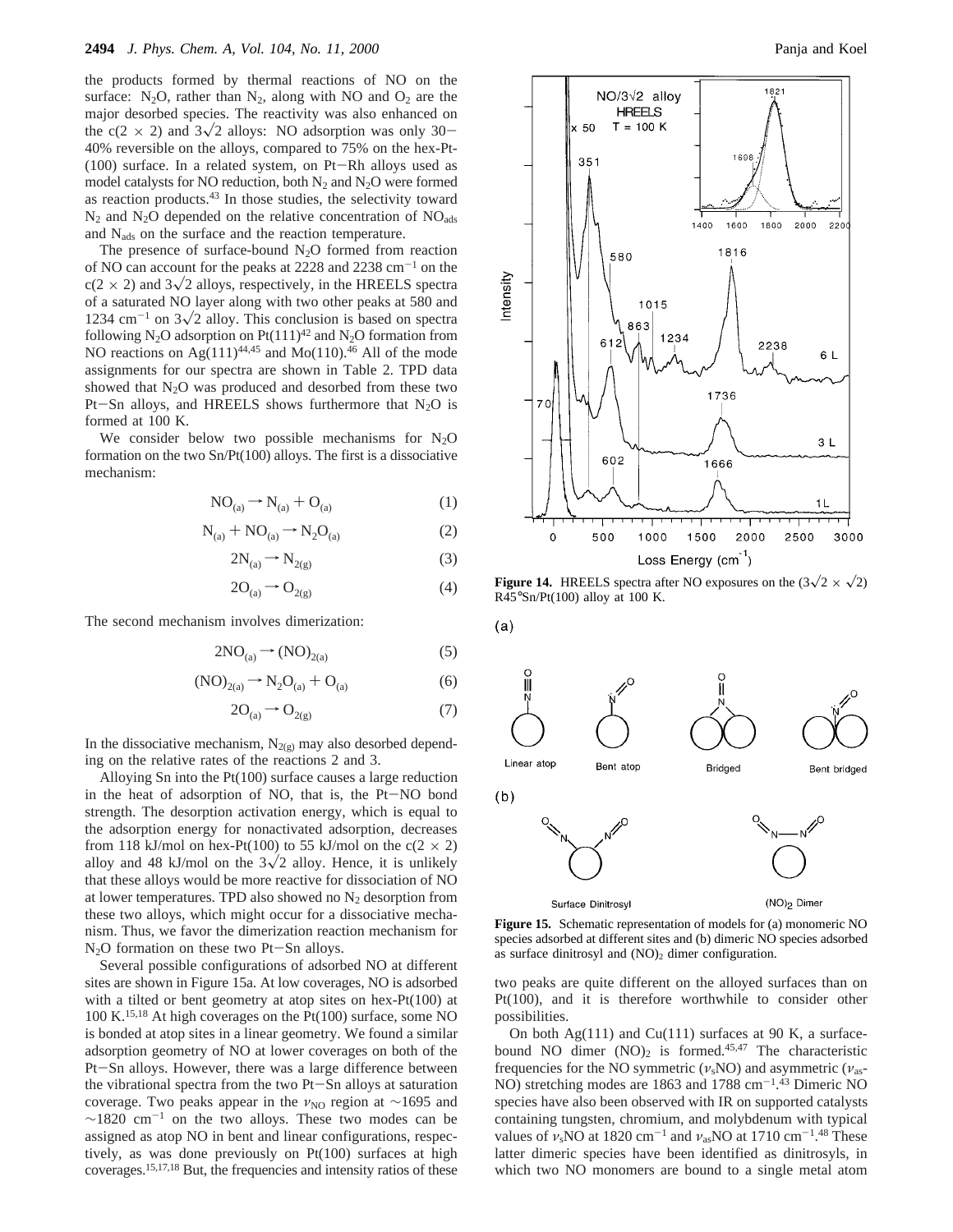**TABLE 3: Vibrational Energies (cm**-**1) of the Dinitrosyl Intermediate on Sn/Pt(100) Alloys after a Saturation Exposure of NO at 100 K**

| assignment | $(NO)$ , dimer      | dinitrosyl complex  | Sn/Pt(100)    |
|------------|---------------------|---------------------|---------------|
|            | (I) $Ag/(111)^{44}$ | (II) $Mo(110)^{46}$ | (this work)   |
| $v_a(NO)$  | 1788                | 1720                | $1694 - 1698$ |
| $v_s(NO)$  | 1863                | 1821                | $1818 - 1821$ |

without the N-N bonding that would be present in an actual dimer, by analogy to polymeric dichlorodinitrosyl-molybdenum and tungsten complexes, which have similar  $v_s$ NO and  $v_{as}$ NO frequencies.48 Schematic representation of adsorbed dinitrosyl and dimeric species are presented in Figure 15b. If (NO)<sub>2</sub> species have  $C_{2v}$  symmetry, that is, the two N-O bonds are tilted at equal angles from the surface normal, the *ν*asNO stretch will be dipole forbidden.48 However, if the surface dinitrosyl species has  $C_s$  symmetry, with the two  $N-O$  bonds having different tilt angles, the *ν*as(NO) mode will be dipole allowed. (This may, however, still give a weak dynamic dipole, relative to *ν*sNO, and thus may be difficult to detect.) On Mo(110), from isotopic shifts in IR, a dinitrosyl intermediate with  $v_s$ NO at 1821 cm<sup>-1</sup> was identified for  $N_2O$  formation from NO reaction at low temperatures.46 Mode assignments for the surface dimer and dintrosyl species are given in Table 3.

In our spectra on the two alloyed surfaces, NO vibrations at  $\sim$ 1820 cm<sup>-1</sup> and  $\sim$ 1695 cm<sup>-1</sup> are significantly perturbed from that of  $(NO)_2$  dimeric species  $\nu_s NO$  (1863 cm<sup>-1</sup>) and  $\nu_{as} NO$  $(1788 \text{ cm}^{-1})$  on the weakly interacting Ag(111) and Cu(111) surfaces.<sup>45,47</sup> But 1820 and 1695  $cm^{-1}$  are very similar to the vibrations of a surface dinitrosyl complex with *ν*sNO (1820 cm<sup>-1</sup>) and  $v_{as}NO$  (1710 cm<sup>-1</sup>). We propose that a surface dinitrosyl complex, in which two NO molecules are bound to one Pt site, is an intermediate for low-temperature  $N_2O$ formation on these two Sn/Pt(100) surface alloys. The intensity ratio of these two peaks indicates that the two NO molecules in the dinitrosyl species are tilted with different tilt angles from the surface normal, and thus, the *ν*<sub>as</sub>NO mode is dipole allowed. (A tilted monomeric species at atop sites can also contribute to the  $1695 \text{ cm}^{-1}$  peak.)

On the  $c(2 \times 2)$  alloy, each Pt atom is surrounded by Sn atom nearest neighbors. Elimination of pure Pt 2-fold and 4-fold hollow sites also suggests the formation of dinitrosyl species (two NO molecules bound to one Pt atom) as intermediates for  $N_2$ O formation from adsorbed NO. Hence,  $N_2$  formation from the dissociation of NO requires an ensemble of at least two Pt atoms that do not exist on these alloyed surfaces. Although a detailed IR study, including isotopic shift data, is required for an unequivocal identification of a surface-bound dinitrosyl species, our data suggests that the absence of the adjacent strong bonding sites, which exist for NO on pure Pt surfaces, leads to the formation of a dinitrosyl complex, which subsequently decomposes to form  $N_2O$ .

An NO stretching frequency of 1666 cm<sup>-1</sup>, at low coverage on the  $3\sqrt{2}$  alloy, is close to that on the hex-Pt(100) surface and higher energy than on the  $c(2 \times 2)$  alloy (1636 cm<sup>-1</sup>). This is surprising because ISS and AES indicate a higher Sn concentration on the  $3\sqrt{2}$  alloy.<sup>31,32</sup> Also, the relative amount of molecular NO desorption (40%) is higher on the  $3\sqrt{2}$  surface than that (30%) on the  $c(2 \times 2)$  alloy. This could be due to a weaker Pt-NO bond strength or some special arrangement of Pt and Sn atoms in the  $3\sqrt{2}$  alloy. In a similar study of CO adsorption, the  $v_{\text{CO}}$  frequency for the  $3\sqrt{2}$  alloy was closer to that on Pt(100) than the  $v_{\text{CO}}$  on the c(2  $\times$  2) alloy.<sup>41</sup> Both of these results are likely due to a special arrangement of Pt and Sn atoms on the  $3\sqrt{2}$  alloy because benzene formation from the cyclotrimerization of acetylene only occurred on the  $3\sqrt{2}$ alloy and not on the  $c(2 \times 2)$  alloy.<sup>49</sup> This reaction is highly structure sensitive and indicates the formation of "(111)-like" sites on the  $3\sqrt{2}$  alloy.

It is informative to compare the results for NO adsorption on these two Sn/Pt(100) alloys to those on Sn/Pt(111) alloys.20 The saturation monolayer coverage of NO on Pt(111) at 100 K is 0.5 ML, and this decreased to 0.4 ML on the  $(2 \times 2)Sn/Pt$ -(111) alloy and 0.3 ML on the  $(\sqrt{3} \times \sqrt{3})R30^{\circ}$  Sn/Pt(111) alloy at 100 K. On Pt(100) at 100 K saturation, the monolayer coverage of NO is 0.73 ML, and this decreased to 0.35 ML on the c(2  $\times$  2)Sn/Pt(100) alloy and 0.22 ML on the (3 $\sqrt{2} \times \sqrt{2}$ )-



**Figure 16.** Comparison of (a) normalized NO saturation coverage and (b) initial sticking coefficient  $S_0$  of NO on Pt surfaces and several Pt-Sn surface alloys at 100 K. The concentration of Pt atoms in the surface layer is shown with the dashed line and scaled on the right-hand side.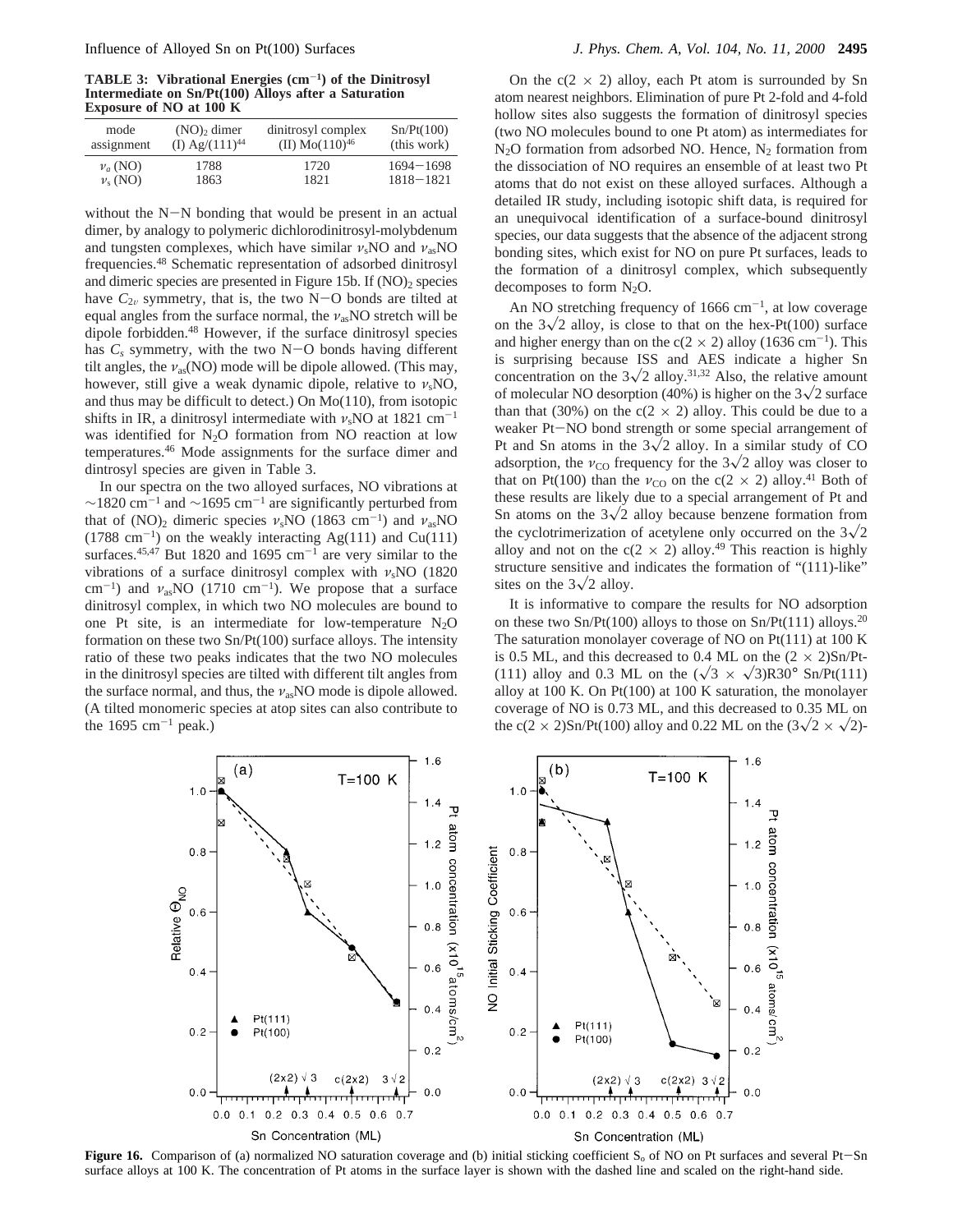R45° Sn/Pt(100) alloy at 100 K.<sup>20,29</sup> These results are shown in Figure 16 a. We have normalized the monolayer coverage to 1.0 for both Pt(111) and Pt(100). The Pt atom concentration in each surface layer is also plotted on the right-hand side and represented by the dashed line. Figure 16b shows similar curves for  $S_0(NO)$  on these surfaces at 100 K. These figures provide a qualitative guide to the influence of alloyed Sn on NO chemisorption over a wide range of Sn concentrations. The NO monolayer coverages and initial sticking coefficients are reduced by alloyed Sn but not necessarily in proportion to the surface Sn concentration. Similar results were obtained for  $CO<sup>41,50</sup>$  and  $C_2H_2^{51,49}$  adsorption on Sn/Pt(100) and Sn/Pt(111) alloys. Under many conditions, a simple Langmuirian site-blocking model for the dependence of the saturation coverage and initial sticking coefficient on modifier coverage fails. Nonlinear behavior in  $\theta_{\text{NO}}^{\text{sat}}$  with  $\theta_{\text{Sn}}$  can be understood if the molecular size exceeds the ensemble requirement for adsorption.52 In such cases, the saturation coverage on the clean (unalloyed) surface is not determined by the adsorption ensemble size but rather by the molecular size. An explanation for the behavior of  $S_0$  has been given that describes the important influence of a "modifier precursor" state on the adsorption kinetics.53,54 This factor allows for faster adsorption kinetics than expected for a linear decrease in  $S_0$  with increasing modifier coverage.

Adsorption and reaction of NO on these Sn/Pt(111) and Sn/ Pt(100) surface alloys are structure sensitive. The activity for decomposition and selectivity of the NO reactions to produce N2O depends on the surface geometry and the availability of Pt-Pt nearest neighbors on the surface. NO adsorption is completely reversible on Pt(111)<sup>16,19</sup> and Sn/Pt(111) alloys,<sup>20</sup> but substantial NO decomposition occurs on  $Pt(100)^{15-18}$  and Sn/Pt(100) alloy surfaces (due to the higher heat of adsorption of NO on the (100) plane).

As a final comment that may be helpful in understanding the chemistry of NO, we note that NO is isoelectronic with  $CO^-$ , and this additional electron in the antibonding  $2\pi^*$  orbital makes NO a weaker  $\pi$  acceptor ligand and a much more versatile ligand than CO. For example, the adsorption energy of CO on the Sn/ Pt(100) alloy surfaces is only decreased by  $12-16$  kJ/mol, compared to  $Pt(100).<sup>41</sup>$  In contrast, NO is chemisorbed more weakly, by  $60-70$  kJ/mol, on these two-alloy surfaces, compared to  $Pt(100)$ . Also, while the adsorption of CO on  $Pt(100)$ and the two Sn/Pt(100) alloys is completely reversible, a substantial change occurs in the NO chemistry on Sn/Pt(100) surfaces due to the presence of Sn. On Pt(100), about 25% of the NO monolayer decomposes to eventually desorb  $N_2$  and  $O_2$ . In the presence of Sn, on the two alloys, N<sub>2</sub>O formation occurs from NO reaction at very low temperatures, even at 100 K. We believe that this reactivity is due to the low temperature formation of an NO dinitrosyl complex that facilitates  $N_2O$ formation.

### **4. Conclusion**

Adsorption and reaction of NO on hex-Pt(100) and two Sn/ Pt(100) surface alloys was investigated, primarily by using TPD and HREELS. On hex-Pt(100), NO molecularly adsorbed on the surface at 100 K and then partially (25%) decomposed during heating in TPD to eventually desorb  $N_2$  and  $O_2$ . On hex-Pt(100) at 100 K, NO mostly adsorbed at atop sites in a bent configuration with some linearly adsorbed atop NO at higher coverages.

Alloying Sn into the Pt(100) surface to form the  $c(2 \times 2)$ Sn/Pt(100) and the  $(3\sqrt{2} \times \sqrt{2})R45^{\circ}$  Sn/Pt(100) alloys with  $\theta_{\text{Sn}} = 0.50$  and 0.67, respectively, has large effects on the

adsorption and reaction of NO. Alloying completely changed the selectivity of NO reactions to produce mostly  $N_2O$  and  $O_2$ as the reaction products.  $N_2O$  formation occurs at very low temperatures, even at 100 K. About  $60-70\%$  of the adsorbed NO in the monolayer follows this pathway on these alloyed surfaces. At low coverages on these two alloys, NO adopts the same bent-atop configuration as on hex-Pt(100). However, at higher coverages a surface dinitrosyl complex is formed that we believe to be an intermediate to low-temperature  $N_2O$ formation. Alloyed Sn significantly reduced the NO desorption energy, equal in this case to the adsorption energy or Pt-NO bond strength D(Pt-NO), from 118 kJ/mol on hex-Pt(100) to 55 kJ/mol on the c(2  $\times$  2) alloy and 48 kJ/mol on the  $3\sqrt{2}$ alloy. The saturation coverage of NO decreased from 0.73 ML on Pt(100) to 0.35 ML on the  $c(2 \times 2)$  alloy and 0.22 ML on the  $3\sqrt{2}$  alloy at 100 K.

**Acknowledgment.** This work was supported by the US Department of Energy, Office of Basic Energy Sciences, Chemical Sciences Division.

#### **References and Notes**

- (1) Fisher, T. E.; Kelemen, S. R. *J. Catal.* **1978**, *53*, 24.
- (2) Hyden, B. E. *Surf. Sci.* **1983**, *131*, 419.
- (3) Kummer, J. T. *J. Phys. Chem.* **1986**, *90*, 4747.
- (4) Brown, J. K.; Luntz, A. C. *Chem. Phys. Lett.* **1993**, *204*, 451.
- (5) Bünau, G. V.; Wolff, T. *Photochemie*; VCH: Weinheim, 1987; p 178.
	- (6) Shelef, M. *Catal. Re*V*.*s*Sci. Eng.* **<sup>1975</sup>**, *<sup>11</sup>*, 1.
	- (7) Taylor, K. C. *Catal. Re*V*.*s*Sci. Eng.* **<sup>1993</sup>**, *<sup>35</sup>*, 457.

(8) Hirano, H.; Yamada, T.; Tanaka, K.; Siera J.; Nieuwenhuys, B. E. *Vacuum* **1990**, *41*, 134.

- (9) Cobden P.; Nieuwenhuys, B. E. *Surf. Sci.* **1992**, *262*, 97.
- (10) Lieske, H.; Volter, J. *J. Catal*. **1984**, *90*, 96.
- (11) Srinivisan, R.; De. Angelis R. J.; Davis, B. H. *J. Catal.* **1987**, *106*, 449.
- (12) Debauge, Y.; Abon, M.; Bertolini, J. C.; Massardier, J.; Rochefort, A. *Appl. Surf. Sci.* **1995**, *90*, 15.

(13) Hamdaoui, A. E.; Bergeret, G.; Massadier, J.; Primet, M.; Renouprez, A. *J. Catal.* **1994**, *148*, 47.

- (14) Banholzer, W. F.; Gohndrone, J. M.; Hatzikos, G. H.; Lang, J. F.; Masel, R. I.; Park, Y. O.; Stolt, K. *J. Vac. Sci. Technol*. **1985**, *A3*, 1559.
- (15) Pirug, G.; Bonzel, H. P.; Hopster, H.; Ibach, H. *J. Chem. Phys.* **1979**, *71*, 593.
	- (16) Gorte, R. J.; Schmidt, L. D.; Gland, J. L. *Surf. Sci.* **1981**, *109*, 367.
- (17) Schwartz, S. B.; Fisher, G. B.; Schmidt, L. D. *J. Phys. Chem*. **1988**, *92*, 389.
- (18) Zemlyanov, D. Yu; Smirnov, Y.; Gorodetskii, V. V. *React. Kinet. Catal. Lett*. **1994**, *53*, 97.
	- (19) Ibach, H.; Lehwald, S. *Surf. Sci*. **1978**, *76*, 1.
	- (20) Xu, C.; Koel, B. E. *Surf. Sci*. **1994**, *310*, 198.
	- (21) Heilmann, P.; Heinz, K.; Mu¨ller, K. *Surf. Sci*. **1979**, *83*, 487.
- (22) Behm, R. J.; Ho¨sler, W.; Ritter, E.; Binnig, G. *Phys. Re*V*. Lett*. **1986**, *56*, 228.
- (23) Guo, X.-C.; Hopkinson, A.; Bradley, J. M.; King, D. A. *Surf. Sci*. **1992**, *278*, 263.
- (24) Barteau, M. A.; Ko, E. I.; Madix, R. J. *Surf. Sci.* **1981**, *102*, 99. (25) Thiel, P. A.; Behm, R. J.; Norton, P. R.; Ertl, G. *J. Chem. Phys*.
- **1983**, *78*, 7437.
- (26) Thiel, P. A.; Behm, R. J.; Norton, P. R.; Ertl, G. *J. Chem. Phys*. **1983**, *78*, 7448.
- (27) Yeo, Y. Y.; Vattuone, L.; King, D. A. *J. Chem. Phys*. **1996**, *104*, 3810.
- (28) Gardner, P.; Tüshaus, M.; Martin, R.; Bradshaw, A. M. *Vacuum* **1990**, *41*, 304.
- (29) Gardner, P.; Tüshaus, M.; Martin, R.; Bradshaw, A. M. Surf. Sci. **1990**, *240*, 112.
- (30) Radnik, J.; Gitmans, F.; Pennemann, B.; Wandelt, K. *Surf. Sci.* **1993**, *287*/*288*, 330.
- (31) Paffett, M. T.; Logan, A. D.; Simonson, R. J.; Koel, B. E. *Surf. Sci*. **1991**, *250*, 123.
- (32) Li, Y.; Koel, B. E. *Surf. Sci.* **1995**, *330*, 193.

(33) Windham, R. G.; Bartram, M. E.; Koel, B. E. *J. Phys. Chem*. **1988**, *92*, 2862.